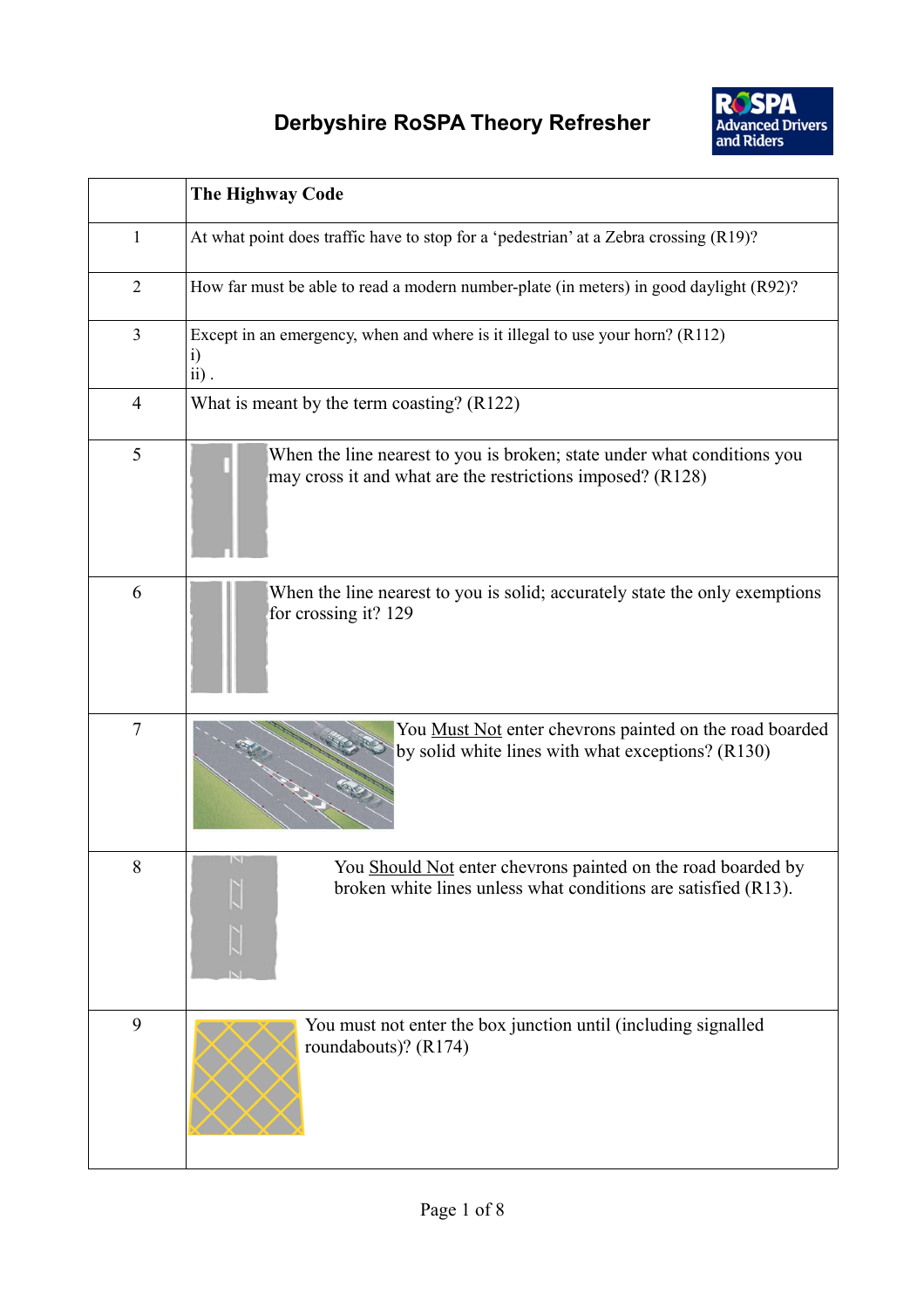

| 10 | Approaching pedestrian crossing, which vehicles should not be overtaken then<br>pedestrians are crossing (R191)                                                                                                       |
|----|-----------------------------------------------------------------------------------------------------------------------------------------------------------------------------------------------------------------------|
| 11 | Motorcycles must have a tread depth of at least ___ across ___ of the breadth of<br><b>Example 2.1 The remaining</b><br>the tread and in a continuous band around<br>of the breath must display visible tread. (R129) |
| 12 | When a traffic light is displaying only an 'amber' signal, it means? R102                                                                                                                                             |
| 13 | Can a motorcyclist with a provisional license carry a pillion with a full license? (R85)                                                                                                                              |
| 14 | Pelican crossings which go straight across the road (in line) are one crossing, even<br>when there is a central island. What must you do? (R197)                                                                      |
| 15 | Excluding Police Officers; Officers of which other two agencies have the legal right<br>to stop motorcyclists in England on certain major roads? (R108)<br>$1$ .<br>$2$ .                                             |
| 16 | What is 'defined' as being a 'dual-carriageway'? (R137)                                                                                                                                                               |
| 17 |                                                                                                                                                                                                                       |
| 18 |                                                                                                                                                                                                                       |
| 19 | <b>SIO</b>                                                                                                                                                                                                            |
| 20 |                                                                                                                                                                                                                       |
| 21 |                                                                                                                                                                                                                       |
| 22 |                                                                                                                                                                                                                       |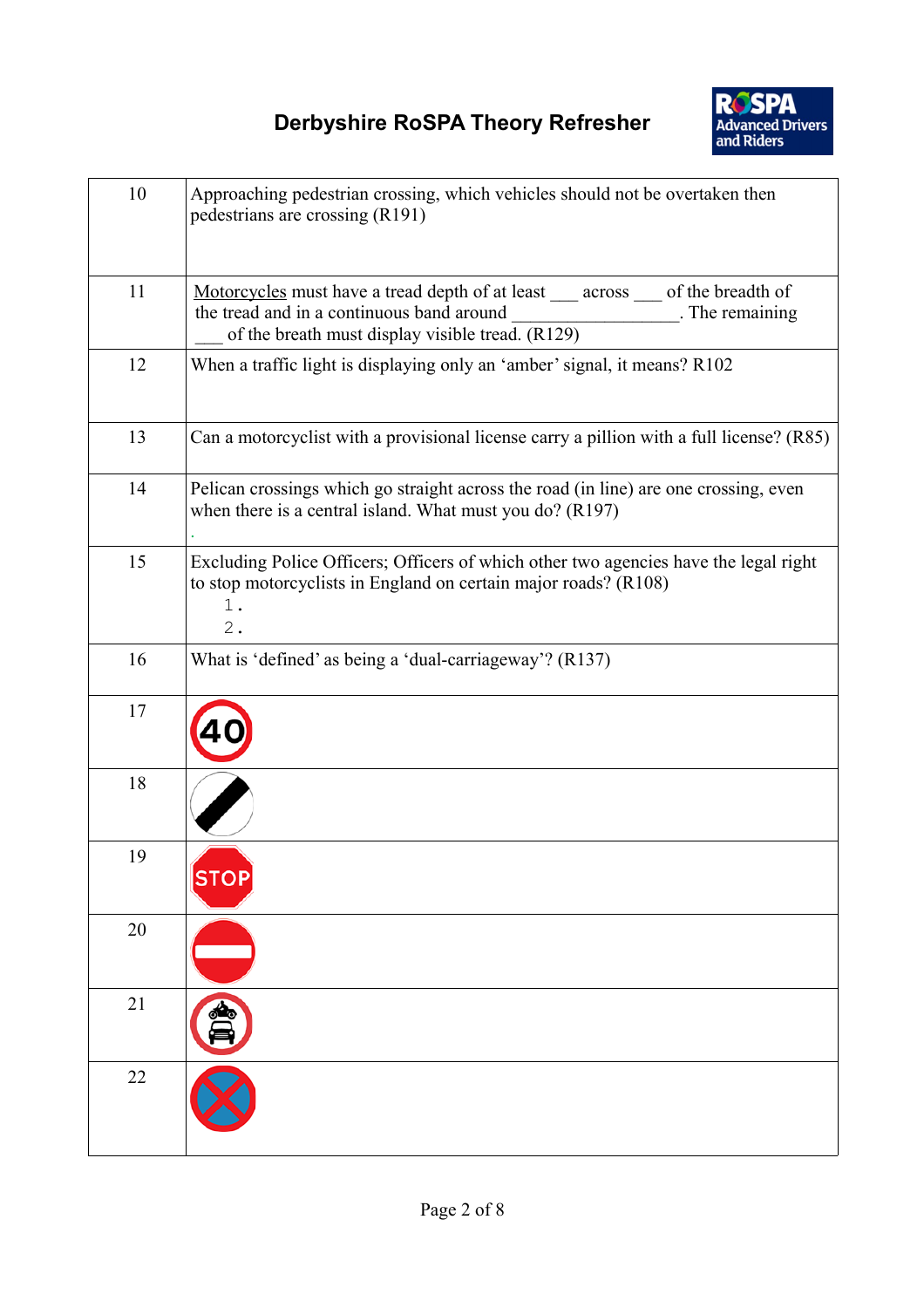

| 23     |                  |
|--------|------------------|
| $24\,$ |                  |
| 25     | $\ddot{\bullet}$ |
| 26     |                  |
| $27\,$ |                  |
| $28\,$ |                  |
| $29\,$ |                  |
| $30\,$ |                  |
| 31     |                  |
| 32     | 20%<br>Δ         |
| 33     |                  |
| 34     |                  |
| 35     | $\sqrt{2}$       |
| 36     |                  |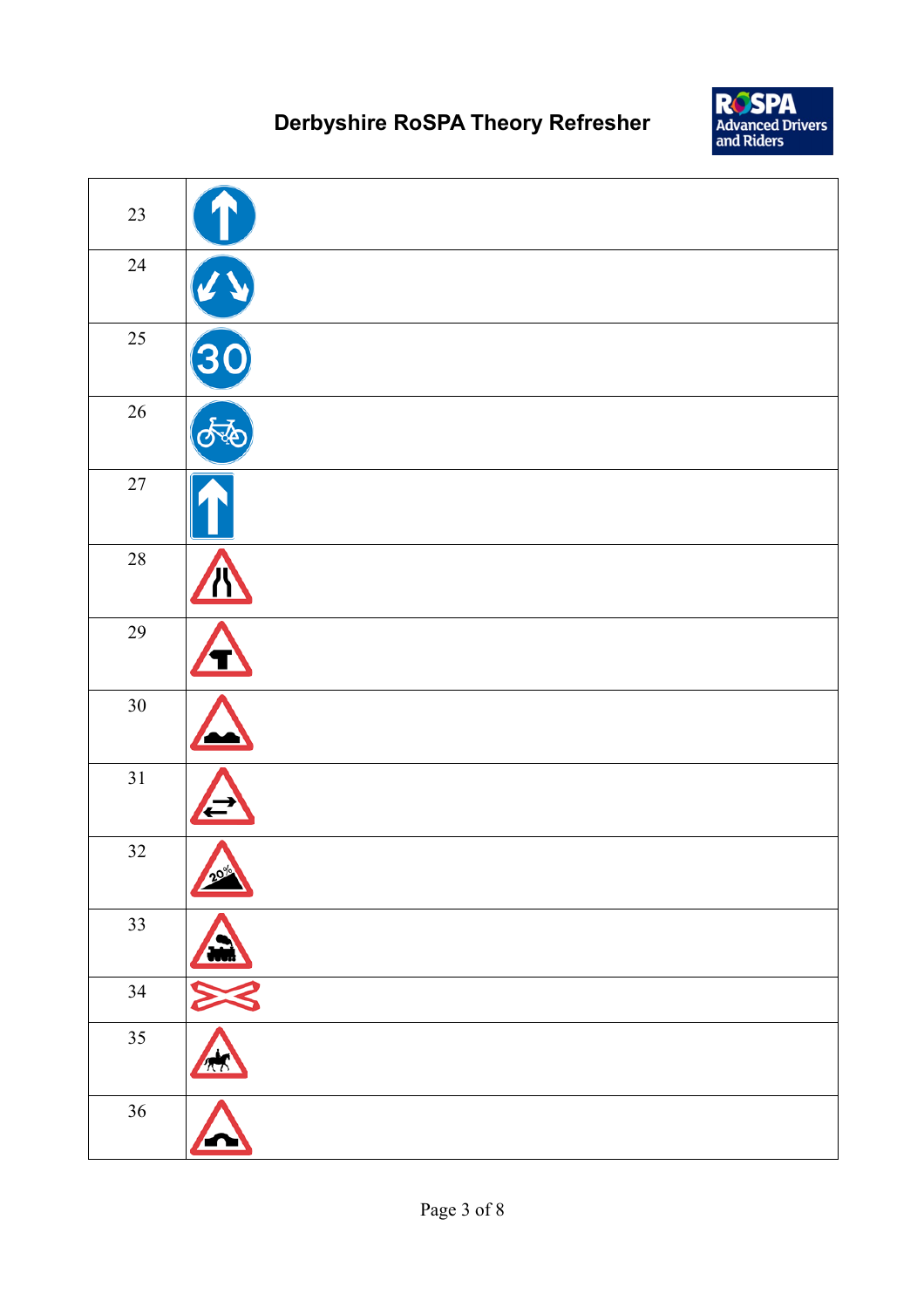

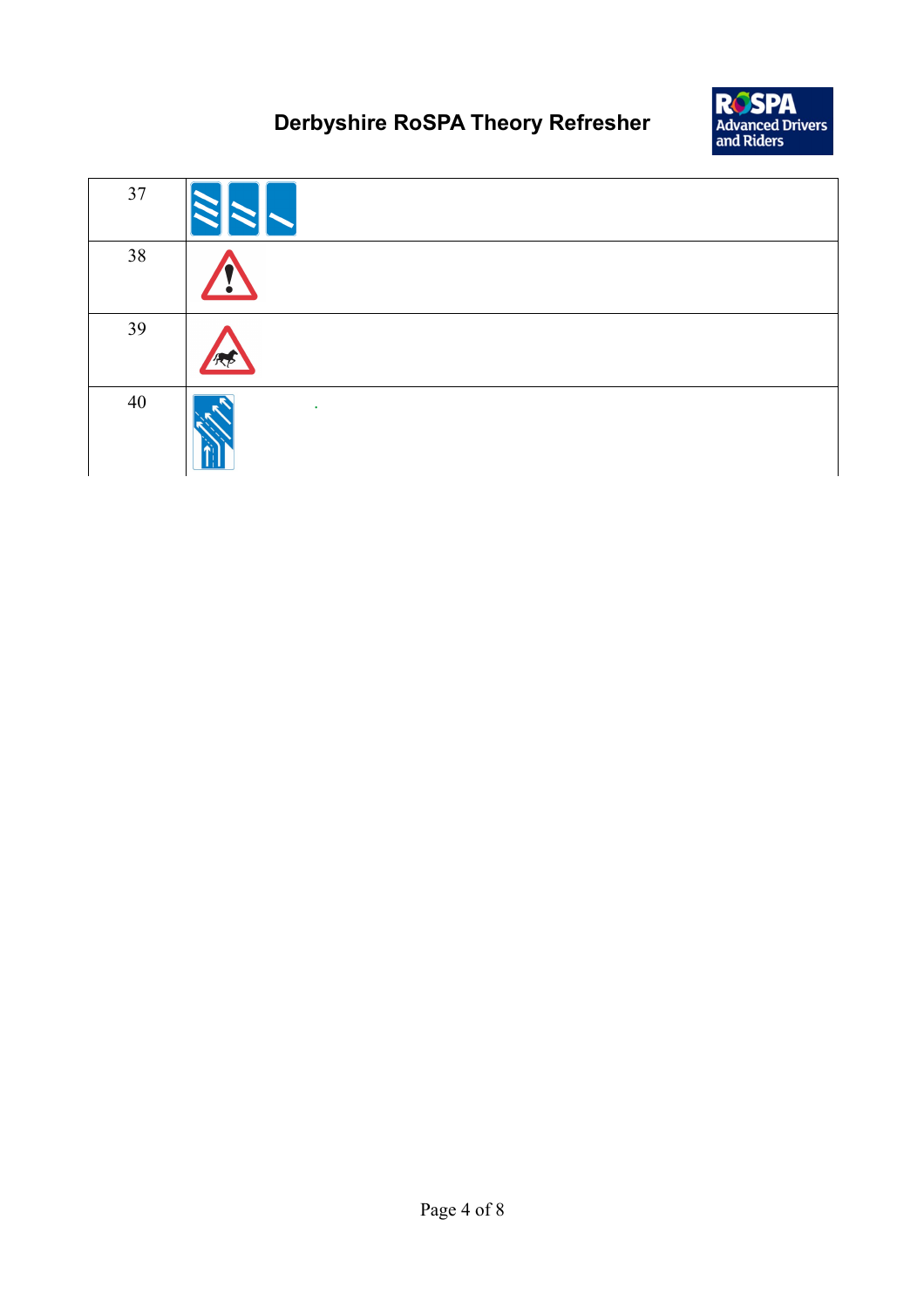

|                | 'Motorcycle Roadcraft'                                                                                                                                                                                 |
|----------------|--------------------------------------------------------------------------------------------------------------------------------------------------------------------------------------------------------|
| $\mathbf{1}$   | What is the system of motorcycle control (P30)                                                                                                                                                         |
| $\overline{2}$ | As stated in 'Motorycle Roadcraft' - What is a hazard ? P30                                                                                                                                            |
| 3              | According to 'Roadcraft', there are three main types of hazards. What are they? (P48)<br>1.<br>2.<br>3.                                                                                                |
| $\overline{4}$ | State the 5 phases of the system of rider control (and have an understanding on how<br>to apply these phases to negotiate: roundabouts, junction, bends, etc)? P31<br><sup>1</sup><br>2<br>3<br>4<br>5 |
| 5              | What is a lifesaver and when should you consider undertaking one? (P33)?                                                                                                                               |
| 6              | What does the acronym 'TUG' stand for within the information phase of the system?<br>P32                                                                                                               |
| 7              | What is the general purpose of the horn? P170                                                                                                                                                          |
| 8              | Complete the instruction from 'Roadcraft' (P32). Whenever you consider changing<br>or ____, always check first what is happening in front; to the sides and<br>behind you.                             |
| 9              | During the S phase of IPSGA, what factors influence your choice of speed? (P35)<br>1<br>2<br>3<br>$\overline{4}$<br>5                                                                                  |
| 10             | Which area of sight is the first to diminish as we grow tired? P59                                                                                                                                     |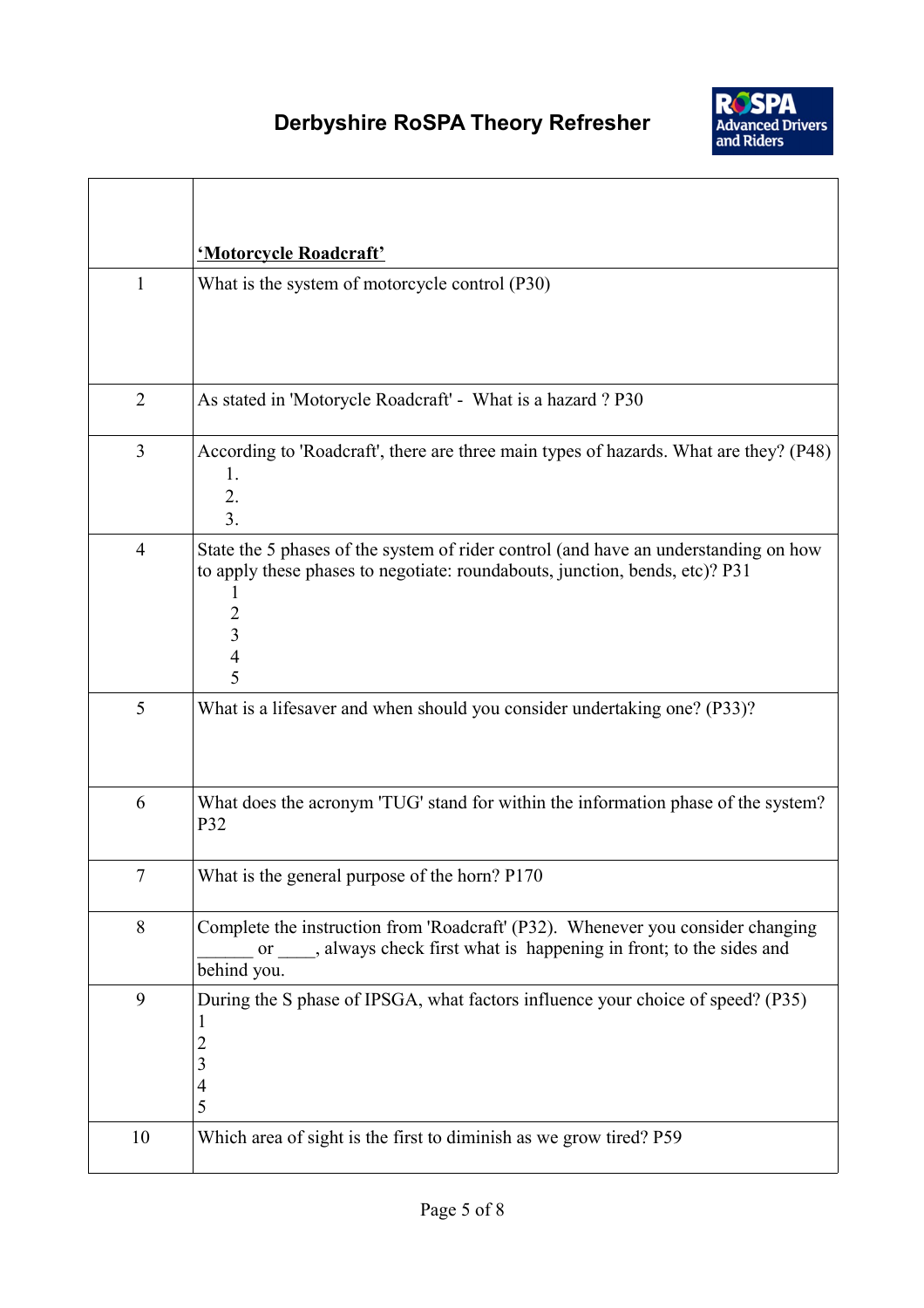

| 11 | When you double your speed, by what factor does your braking distance increase<br>(even in dry conditions)? P115                               |
|----|------------------------------------------------------------------------------------------------------------------------------------------------|
| 12 | Give a brief explanation of what you understand by a 'micro climate'? P83                                                                      |
| 13 | If you are dazzled at night by un-dipped headlights, what should you do? P77                                                                   |
| 14 | What are the five key principles of safe cornering? P131<br>1<br>$\overline{c}$<br>$\overline{\mathbf{3}}$<br>$\overline{4}$<br>$\overline{5}$ |
| 15 | How will keeping a constant throttle setting into and around a bend affect the speed<br>and dynamics of your bike? P131                        |
| 16 | 'Roadcraft' describes two forms of downward gear changes on a motorcycle. What<br>are they. P107<br>1<br>$\overline{2}$                        |
| 17 | As you brake on the approach to a hazard, how firmly you brake depends on what<br>considerations (P110)?<br>2<br>3<br>4<br>5                   |
| 18 | What is the limit point? P140                                                                                                                  |
| 19 | What do you understand by the terms 'counter steering' and when would you use it<br>$(P134)$ ?                                                 |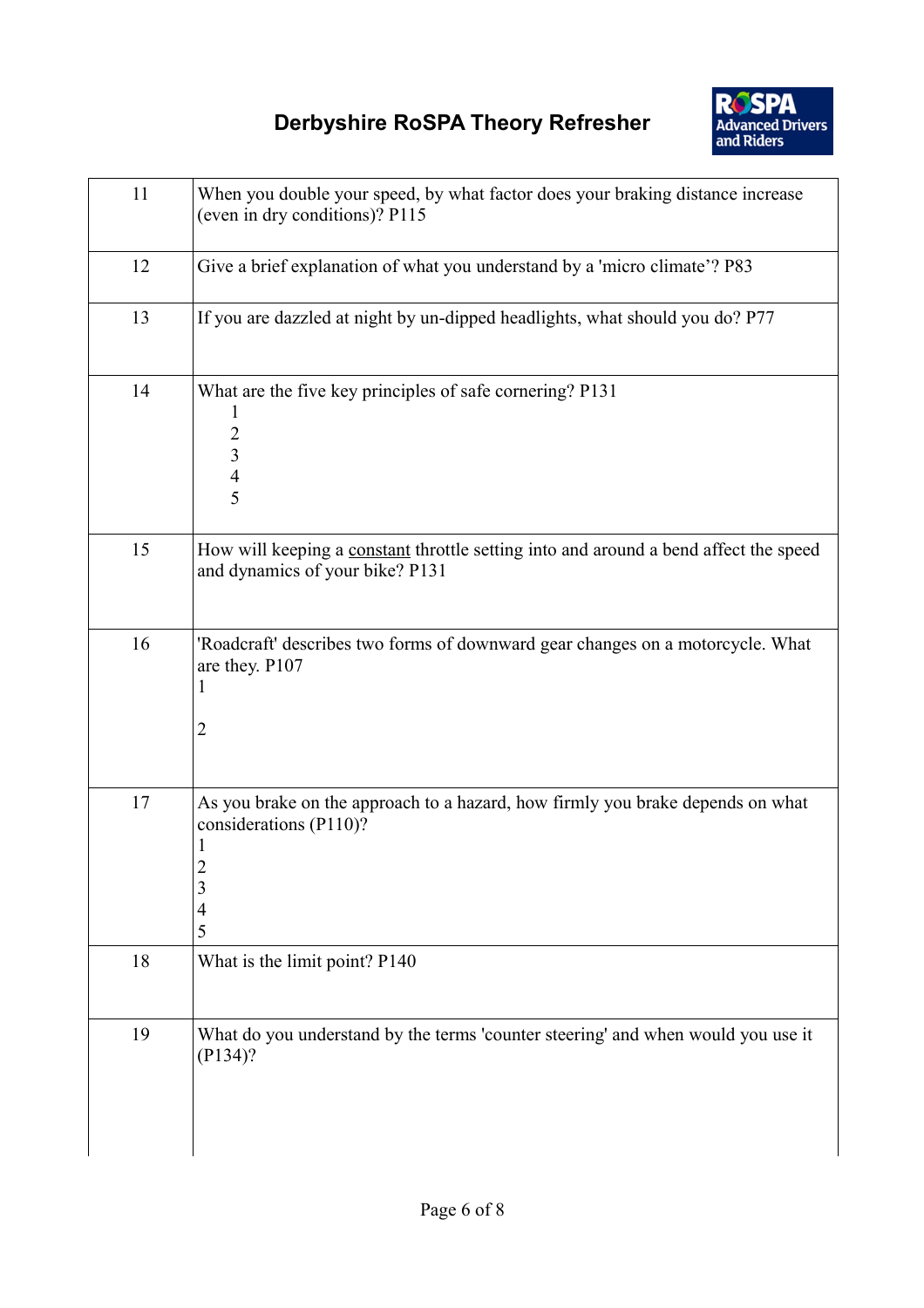

| 20 | During overtaking, 'Roadcraft' refers to three phases of the overtake. What are they?<br>P194<br>$\overline{2}$<br>3                      |
|----|-------------------------------------------------------------------------------------------------------------------------------------------|
| 21 | When leaving the motorway; if it would benefit other road users, you should indicate<br>at what distance from the deceleration lane? P231 |
| 22 | Explain the meaning of the acronym 'P.O.W.D.D.E.R.S.S' (P264).                                                                            |
| 23 | What two forms of brake checks should you undertake before your journey (P267)?                                                           |
| 24 | What do you understand by the terms acceleration sense? (P101)                                                                            |
| 25 | What do you understand by the two second rule? When would you use it and how?<br>(P117)<br>1<br>$\overline{c}$                            |
| 26 | Being fit to ride and an important consideration in your planning. What are the key<br>element of the IAM SAFE checklist? (P262)          |